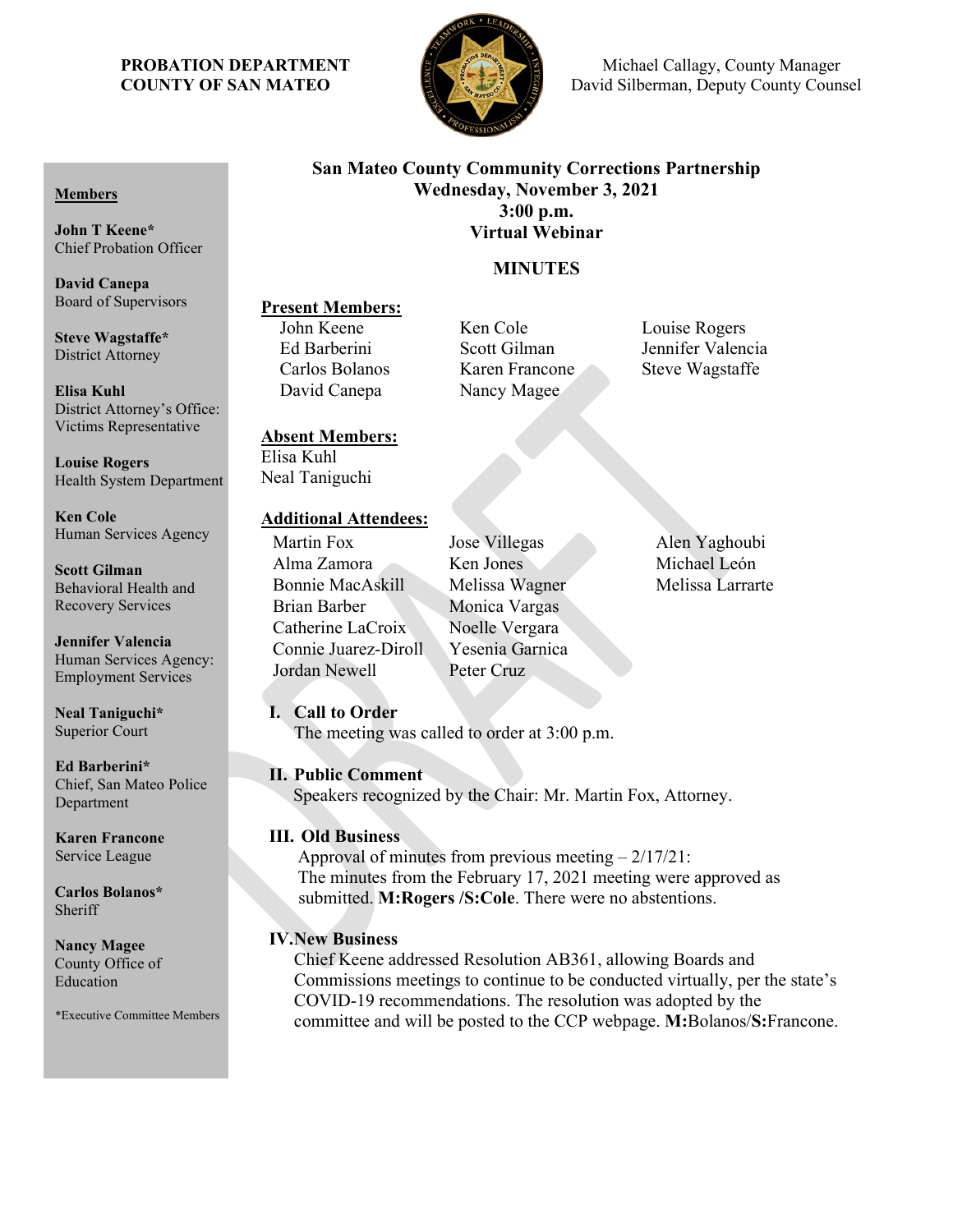# **Update on AB109 Offender Population**

John T. Keene, Chief Probation Officer

- Chief Keene reported on the AB109 population.
- The percentage of successful terminations remains high at 74 percent; there was also an increase in out of county supervisees.
- Accelerated releases from CDCR was halted due to COVID-19; at this time, communication about when releases will resume is still unclear.
- The rate of successful terminations are encouraging but the number of supervisees will likely increase again in the coming months.
- Chief Keene thanked agency partners for their support during the early prison releases due to the pandemic.

# *Questions:*

*Q: Does CDCR still have a process for case management, or to connect clients to services? A: Now that CDCR is based in San Jose, the day-to-day case management work is no longer being done. Service Connect still receives referrals, but the numbers have dwindled.*

Chief Keene mentioned that due to legislation that was approved last year, the Local Implementation Plan (LIP) for the CCP must now be reviewed and submitted to the state on a yearly basis. However, since there are no changes to the plan, an addendum will be added, and the current plan will be submitted again for next year.

# **Sheriff's Office**

Carlos Bolanos, Sheriff

- Sheriff Carlos Bolanos reported on in-custody and NCRIC AB109 data.
- As of November, there were 406 in custody at the Maguire facility (399 men, 7) women); At the Maple Street facility: 374 (303 men, 71 women). Total in custody: 780.
- 24 inmates have been sentenced to CDCR and are awaiting transport; 29 inmates from state hospitals have been sentenced and are awaiting transfer.
- Since March 2020, there were 145 positive COVID-19 cases among inmates; 92 recovered in the facility, while 53 were released in COVID-positive status. There were no hospitalizations due to COVID-19.
- Total inmates vaccinated: 827; of that number, 706 are fully vaccinated. The vaccination rate for new bookings is 5%; staff vaccination rate is 85%.
- Since January 2021 there have been 4,658 COVID-19 tests administered to inmates.

# **Human Services Agency**

Jennifer Valencia, Director of Employment Services

- Jennifer Valencia reported on CalFresh, Service Connect, and housing and employment benefits.
- Referrals among the unified reentry population is at 50%; virtual intakes continue at the Maguire and Maple Street facilities.
- CalFresh benefits remains the most requested service from clients.